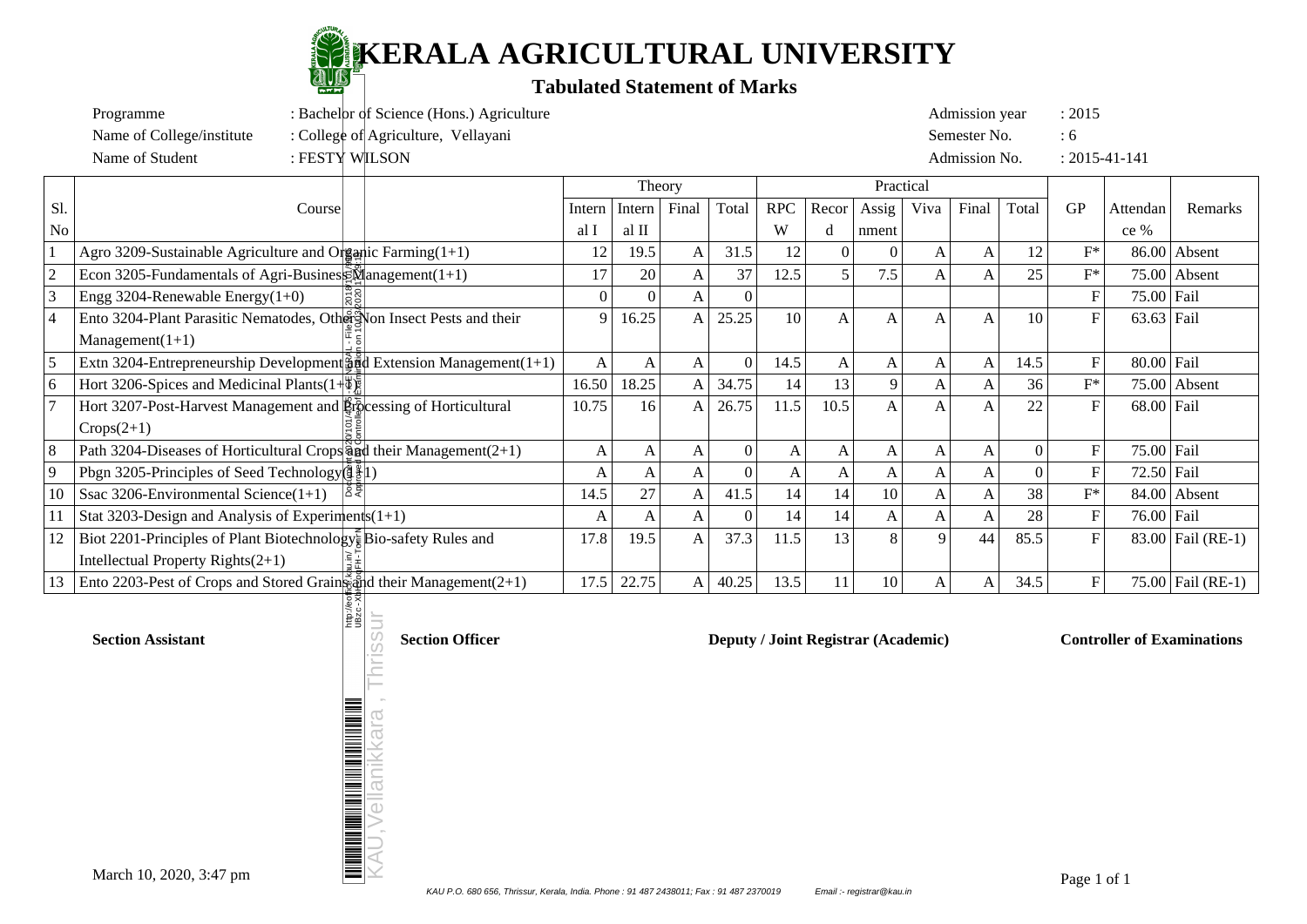

### **KERALA AGRICULTURAL UNIVERSITY**

#### **Tabulated Statement of Grade Report**

Programme : Bachelor of Science (Hons.) Agriculture : 2015

Name of College/institute : College of Agriculture, Vellayani Semester No. : 6

| SI.No.       | Admission No                    | Name of Student     |                                                                                                                                                                                                                                                      | Agro<br>2207 | Agro<br>3209 | <b>Biot</b><br>2201 | Crps<br>2201 | Econ<br>2203 | Econ<br>3205 | Engg<br>3204   | Ento<br>2203   | Ento<br>3204   | Extn<br>3204                                            | Hort<br>3206 | Hort<br>3207   |
|--------------|---------------------------------|---------------------|------------------------------------------------------------------------------------------------------------------------------------------------------------------------------------------------------------------------------------------------------|--------------|--------------|---------------------|--------------|--------------|--------------|----------------|----------------|----------------|---------------------------------------------------------|--------------|----------------|
| $\mathbf{1}$ | 2015-41-141                     | <b>FESTY WILSON</b> |                                                                                                                                                                                                                                                      |              | $F^*$        | $\overline{F}$      |              |              | $F^*$        | $\overline{F}$ | $\overline{F}$ | $\overline{F}$ | $\overline{F}$                                          | $F^*$        | $\overline{F}$ |
|              |                                 |                     | Document 2020/101/4075 - GENERAL - File No. 2018/101/9985<br>Approved by Controller of Examination on 10/03/2020 17:29:19<br>http://eoffice.kau.in/<br>UBzc-XbH-ogFH-TomrN<br>Thrissur<br><u> ALIMINI DI ANGLIA ANGLIA ANGLIA ANG</u><br>ellanikkara |              |              |                     |              |              |              |                |                |                |                                                         |              |                |
|              | March 10 2020 $3.48 \text{ nm}$ |                     |                                                                                                                                                                                                                                                      |              |              |                     |              |              |              |                |                |                | $D_{\text{max}} = 1 \cdot \mathcal{C} \cap \mathcal{C}$ |              |                |